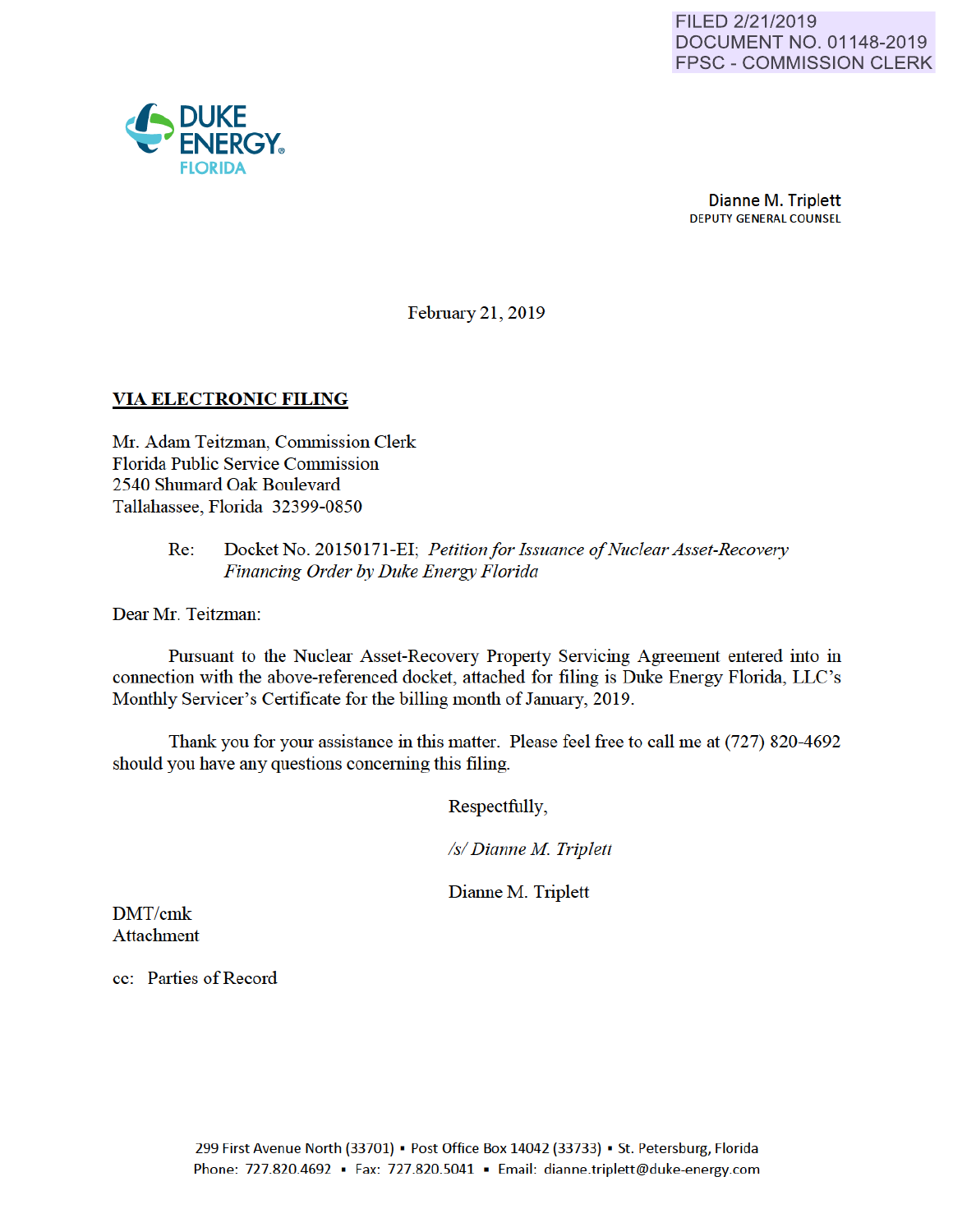# **CERTIFICATE OF SERVICE**

I HEREBY CERTIFY that a true and correct copy of the foregoing has been furnished via electronic mail to the following this 21<sup>st</sup> day of February, 2019.

| /s/ Dianne M. Triplett                      |                                   |  |
|---------------------------------------------|-----------------------------------|--|
|                                             | Attorney                          |  |
|                                             |                                   |  |
| Theresa Tan                                 | C. Rehwinkel / J. Kelly           |  |
| Office of the General Counsel               | <b>Office of Public Counsel</b>   |  |
| Florida Public Service Commission           | c/o The Florida Legislature       |  |
| 2540 Shumard Oak Blyd.                      | 111 West Madison Street, Room 812 |  |
| Tallahassee, FL 32399-0850                  | Tallahassee, FL 32399-1400        |  |
| ltan@psc.state.fl.us                        | kelly.jr@leg.state.fl.us          |  |
|                                             | rehwinkel.charles@leg.state.fl.us |  |
| Jon C. Moyle, Jr. / Karen A. Putnal         |                                   |  |
| 118 North Gadsden Street                    | James W. Brew                     |  |
| Tallahassee, FL 32301                       | 1025 Thomas Jefferson Street, NW  |  |
| jmoyle@moylelaw.com                         | Eighth Floor, West Tower          |  |
| kputnal@moylelaw.com                        | Washington, DC 20007-5201         |  |
|                                             | jbrew@smxblaw.com                 |  |
| Robert Scheffel Wright / John T. LaVia, III |                                   |  |
| 1300 Thomaswood Drive                       |                                   |  |
| Tallahassee, FL 32308                       |                                   |  |
| schef@gbwlegal.com                          |                                   |  |
| jlavia@gbwlegal.com                         |                                   |  |
|                                             |                                   |  |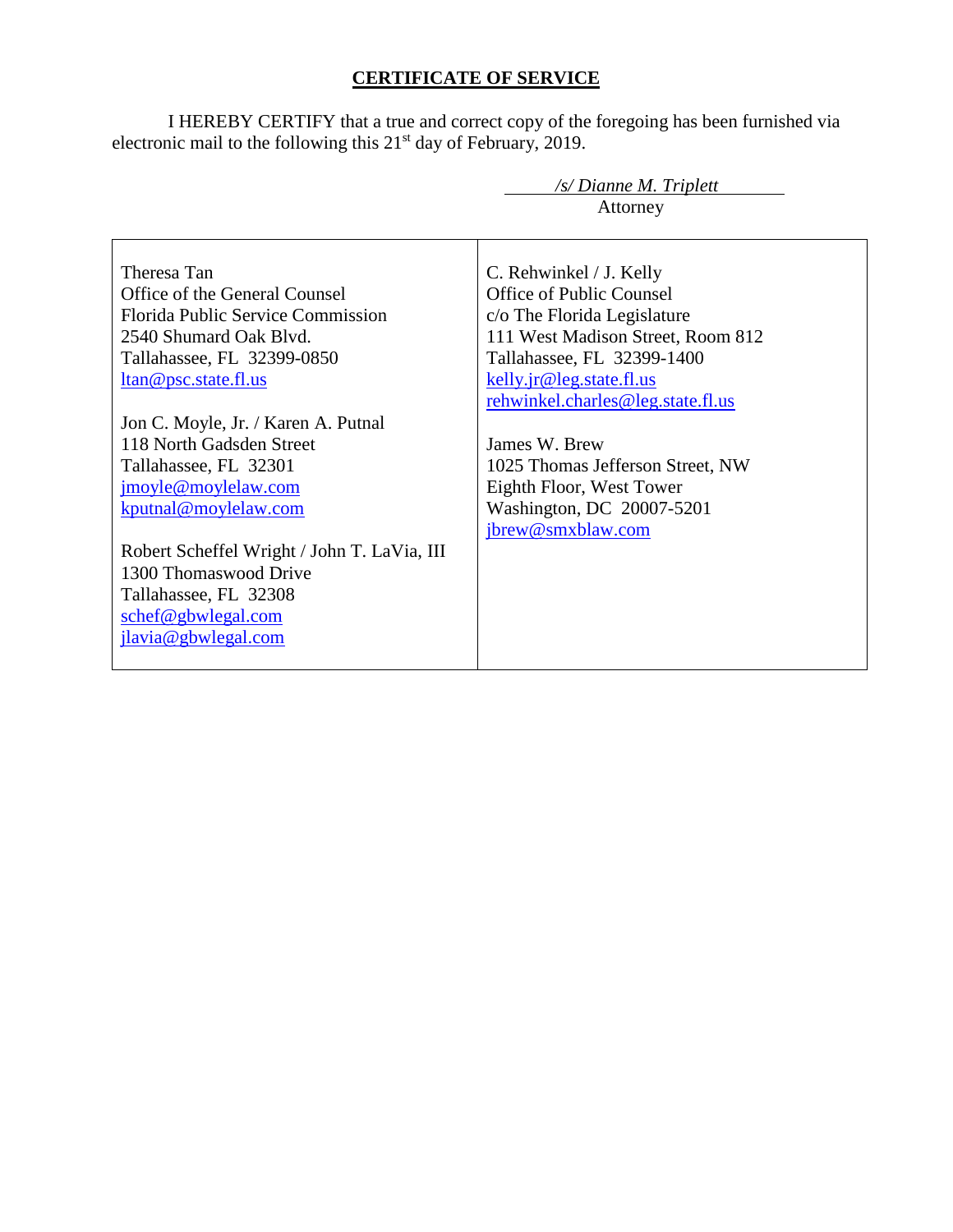## **MONTHLY SERVICER'S CERTIFICATE**

### DUKE ENERGY FLORIDA PROJECT FINANCE, LLC

### \$1,294,290,000 Series A Senior Secured Nuclear Asset-Recovery Bonds

Pursuant to SECTION 3.01(b) of the Nuclear Asset-Recovery Property Servicing Agreement dated as of June 22, 2016 by and between Duke Energy Florida, Inc., as Servicer, and Duke Energy Florida Project Finance, LLC, as Issuer (the "Servicing Agreement"), the Servicer does hereby certify as follows:

Capitalized terms used but not defined in this Monthly Servicer's Certificate have their respective meanings as set forth in the Servicing Agreement. References herein to certain sections and subsections are references to the respective sections or subsections of the Servicing Agreement.

#### Current BILLING MONTH: January 2019

Current BILLING MONTH: 12/29/2018 - 1/28/2019

| Standard Billing for prior BILLING MONTH: December 2018        |                           |       |  |
|----------------------------------------------------------------|---------------------------|-------|--|
|                                                                |                           |       |  |
| <b>Residential Total Billed</b>                                | \$<br>202,201,995         |       |  |
| Residential NUCLEAR ASSET-RECOVERY CHARGE ("NARC") Billed      | 3,839,054                 | 1.90% |  |
|                                                                |                           |       |  |
| General Service Non-Demand Total Billed                        | 20,590,535                |       |  |
| General Service Non-Demand NARC Billed                         | 310,790                   | 1.51% |  |
| General Service Billed                                         | 1,592,558                 |       |  |
| General Service NARC Billed                                    | 25,170                    | 1.58% |  |
|                                                                |                           |       |  |
| General Service Demand Total Billed                            | 100,807,169               |       |  |
| General Service Demand NARC Billed                             | 1,927,662                 | 1.91% |  |
|                                                                |                           |       |  |
| Curtailable Total Billed                                       | 810,967                   |       |  |
| <b>Curtailable NARC Billed</b>                                 | 12,245                    | 1.51% |  |
|                                                                |                           |       |  |
| interruptible Total Billed                                     | 9,982,870                 |       |  |
| Interruptible NARC Billed                                      | 241,072                   | 2.41% |  |
|                                                                |                           |       |  |
| <b>Lighting Total Billed</b>                                   | 2,243,634                 |       |  |
| <b>Lighting NARC Billed</b>                                    | 12,201                    | 0.54% |  |
| YTD Net Write-offs as a % of Total Billed Revenue (see Note 1) |                           |       |  |
| Non-Residential Class Customer Write-offs                      |                           |       |  |
| Residential Class Customer Write-offs                          |                           |       |  |
| <b>Total Write-offs</b>                                        |                           |       |  |
|                                                                | 0.26%                     |       |  |
| <b>Aggregate NARC Collections (see Note 2)</b>                 |                           |       |  |
|                                                                |                           |       |  |
| <b>Total NARC Remitted for Current BILLING MONTH</b>           |                           |       |  |
| <b>Residential NARC Collected</b>                              | s<br>3,584,912            |       |  |
| General Service Non-Demand NARC Collected                      | 290.219                   |       |  |
| <b>General Service NARC Collected</b>                          | 23,788                    |       |  |
| General Service Demand NARC Collected                          | 1,800,187                 |       |  |
| <b>Curtailable NARC Collected</b>                              | 11,300                    |       |  |
| <b>Interruptible NARC Collected</b>                            | 225,395                   |       |  |
| <b>Lighting NARC Collected</b>                                 | 11,299                    |       |  |
| Sub-Total of NARC Collected                                    | $\mathsf{s}$<br>5,947,100 |       |  |
| <b>Total Current NARC Collected and Remitted</b>               | Ś.<br>5,947,100           |       |  |